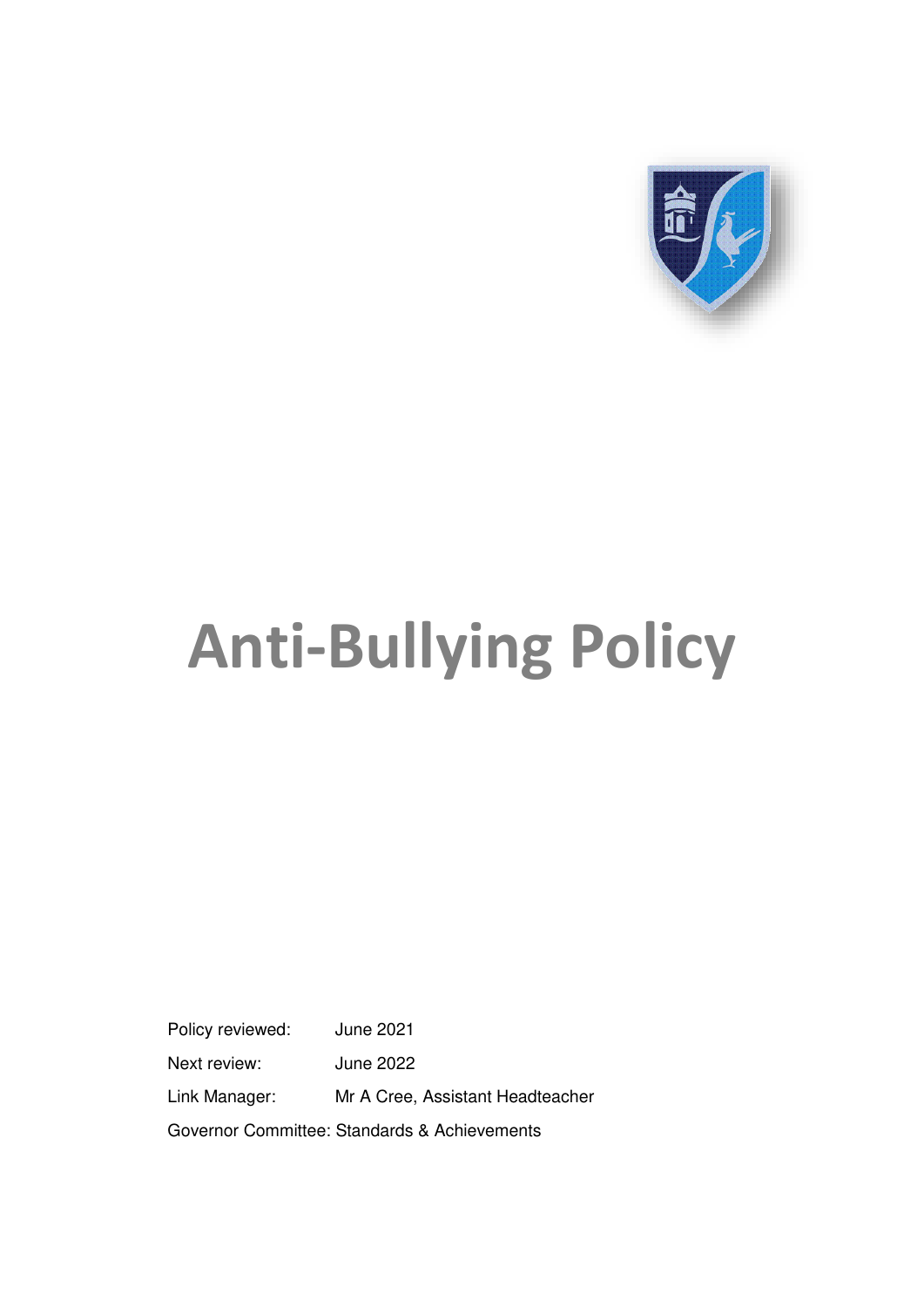# **Anti-Bullying Policy**

Sale High School has three core values; outcomes matter, people matter and learning matters. Our values underpin all that we seek to do as a school. People can only truly matter when they feel safe and happy. Bullying can have a profoundly negative effect upon people's safety and happiness and must not be tolerated. Nobody is expected to suffer in silence; people have a right to speak up, have their concerns listened to and addressed so that they can feel safe and happy.

# **Philosophy**

We believe that for everyone to thrive, Sale High School should be a place where pupils, staff, helpers, families and other visitors are made to feel welcome and comfortable and where everyone is treated with respect in an atmosphere free from intimidation.

• We believe that all children and young people have the right to protection from harm, neglect and abuse and that their well-being is of paramount importance.

• Sale High School aims to ensure good relationships between, and good behaviour towards, all members of its community and believes that learning, personal development and growth best take place in a climate of trust, safety and confidence.

• The school has a system of rewards which aims to motivate and encourage students to behave in a respectful and purposeful manner as well as helping to build individual self-confidence and selfesteem.

• Sale High School values everyone's unique and positive contribution to our community.

• Everyone has a responsibility for safeguarding and promoting the well-being of all students and all staff have a duty of care, to ensure our students are protected from harm.

# **Principles**

# Sale High School will

Commit to providing a school environment in which all students feel happy and safe. All forms of bullying will be investigated and acted upon. The school makes it clear to students that bullying is unacceptable. Everyone has the responsibility to work together to stop bullying.

In line with the Equality Act 2010, Sale High School is committed to the need to:

- eliminate unlawful discrimination, harassment, victimisation and any other conduct prohibited by the Act
- advance equality of opportunity between people who share a protected characteristic and people who do not share it
- foster good relations between people who share a protected characteristic and people who do not share it.

Adopt a definition of bullying that is agreed across the school and accepted across the local community, having taken firmly into account national guidelines and advice from the Diana award for anti-bullying.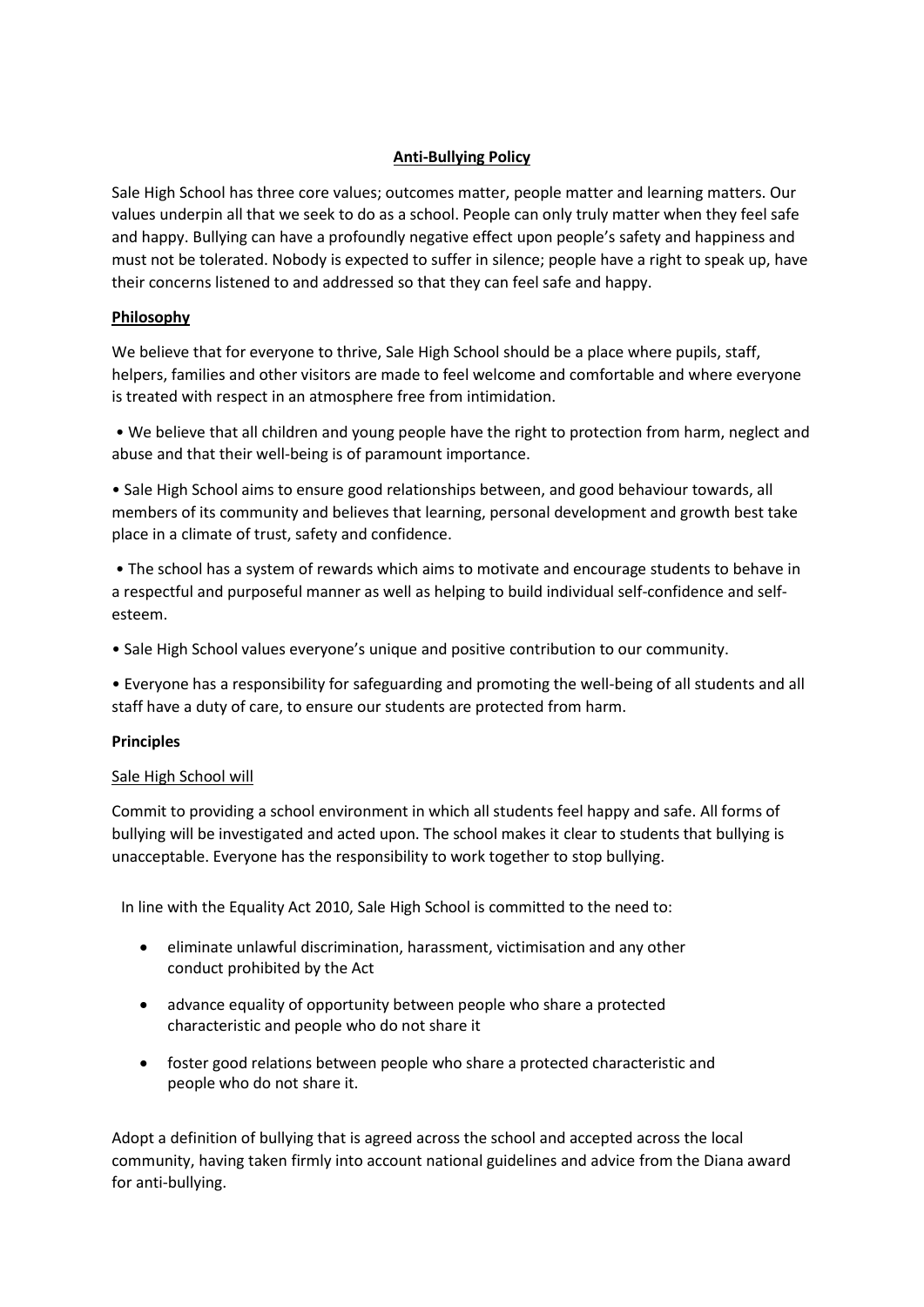- Ensure Sale High has a minimum of 40 trained student Anti-Bullying ambassadors across all year groups each academic year
- Have a consistent approach to any bullying incidents that occur.
- Raise awareness of bullying and promote positive relationships based on mutual respect.
- Seek to involve all stakeholders in the implementation and monitoring of this policy.

• Promote positive action to prevent bullying through our SMSC and super learning day programmes, other subjects and additional curriculum.

• Provide support for all members of the school community that may be involved in dealing with an incident of bullying.

• Provide appropriate training for both staff and students to support the implementation of the policy across the school.

• Ensure fair treatment for all, regardless of age, culture, disability, gender, religion or sexuality, and encourage understanding and tolerance of different social, religious and cultural backgrounds; we are one community united.

## **Definition of bullying**

'A PERSISTENT, deliberate attempt to hurt or humiliate someone' There may sometimes be misunderstanding about the meaning of the term 'bullying,' but the above definition takes firmly into account national guidelines and thus advice given to all schools. One-off incidents do not fall within the definition of 'bullying' per se. However, of course, these must be taken and be seen to be taken seriously and acted upon.

## **Types of Bullying**

There are various types of bullying, but most have three things in common:

1. It is deliberately hurtful behaviour

2. It is repeated over time

3. There is an imbalance of power, which makes it hard for those being bullied to defend themselves. There are various forms of bullying which include:

• **Physical** – e.g. hitting, kicking, taking belongings, pushing, kicking, hitting, punching, use of violence/ aggression

• **Verbal** – e.g. name calling, insulting, racist remarks, homophobic remarks, sarcasm, spreading malicious rumours, insults relating to family members, teasing, telling nasty stories/jokes about someone, whispering/ laughing in front of someone • Emotional: being unfriendly, excluding, tormenting, threatening gestures

• **Racist**: racial taunts, including religious name-calling, graffiti, gestures • Property: damage to property, extortion, stealing

• **Sexual**: unwanted physical contact or sexually abusive comments • Homophobic: because of, or focussing on the issue of sexuality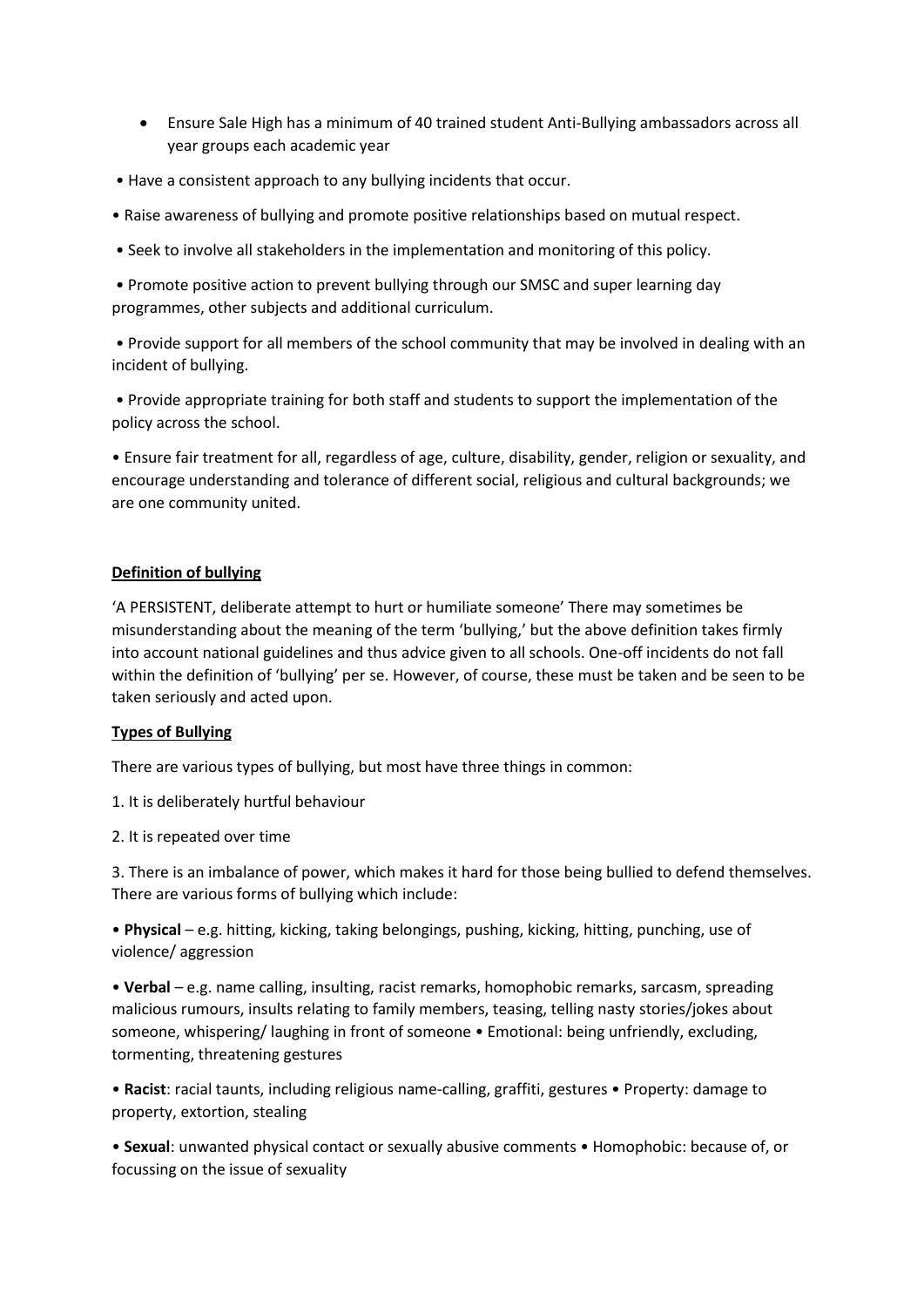• **Indirect** – e.g. spreading malicious rumours, excluding individuals from social groups, family feuds brought into school

• **Cyber**: internet chatroom and e-mail misuse, mobile phone call threats/text messages, camera/video misuse

• **Ostracism**: ignoring others, deliberately not involving others, leaving others out, deliberately mocking in earshot The lives of students who are bullied can often be made miserable; they may suffer injury, they may attend less frequently, they may lose self-confidence and they are likely to underachieve educationally and socially. Many of the outward signs of bullying can be the same as other indicators of abuse such as:

- Non accidental injuries (including self-abuse)
- low self-esteem, unhappiness, fear, distress or anxiety.

 If unchecked, others may come to see bullying behaviour as acceptable within the school. It is not unknown for victims to become bullies of younger or more vulnerable students than themselves. Bullying can and frequently does have long term effects on victims which may affect their adult lives.

## **Roles and responsibilities**

The Headteacher is ultimately responsible for the well-being of all students and staff. All staff, students, parents and governors should be made aware of the policy alongside awareness being raised of the issues associated with bullying in school.

The Assistant Headteacher for Behaviour, Attendance and Ethos has been designated to oversee the safeguarding and well-being of pupils, from a bullying perspective. This role includes the following **responsibilities**:

• To liaise with the Headteacher on all matters regarding the safeguarding of children in matters of bullying.

• To ensure all staff are aware of the contents of the 'Anti-Bullying Policy' and that its procedures are adhered to, through on-going training.

• To liaise with appropriate staff to ensure the implementation of whole school initiatives to highlight aspects of bullying.

• To monitor records of incidents of bullying recorded on CPOMS and the Sharp system.

• To ensure the appropriate member of the pastoral team monitors students involved in bullying and keeps the parents/carers informed.

• To liaise with the police as necessary.

The School IT Network manager is responsible for the monitoring of the Responsible Internet Use policy. Students who violate the rules included in this policy will be sanctioned in accordance with the policy. *It is always good practice to approach any incident of bullying by ensuring that pupils understand what the definition of bullying is – see above. Don't take sides; be impartial, listen without fear or favour and avoid making judgements too early.* School staff (teachers and support staff, etc.) have the

Following responsibilities:

• To be alert to any potential incident of bullying and intervene appropriately and record on CPOMS. • To inform the relevant Head of Year of any concerns, both to log and for further advice/

action. This might mean, in reality, that the member of staff deals with the matter to conclusion or is advised to hand it over. The expectation, however, is that the matter is effectively dealt with. Of course, all students are expected to show consideration and respect to all members of the school and local community at all times. This also requires a sense of self-discipline and personal responsibility; pupils are accountable for the choices they make with regard to their behaviour.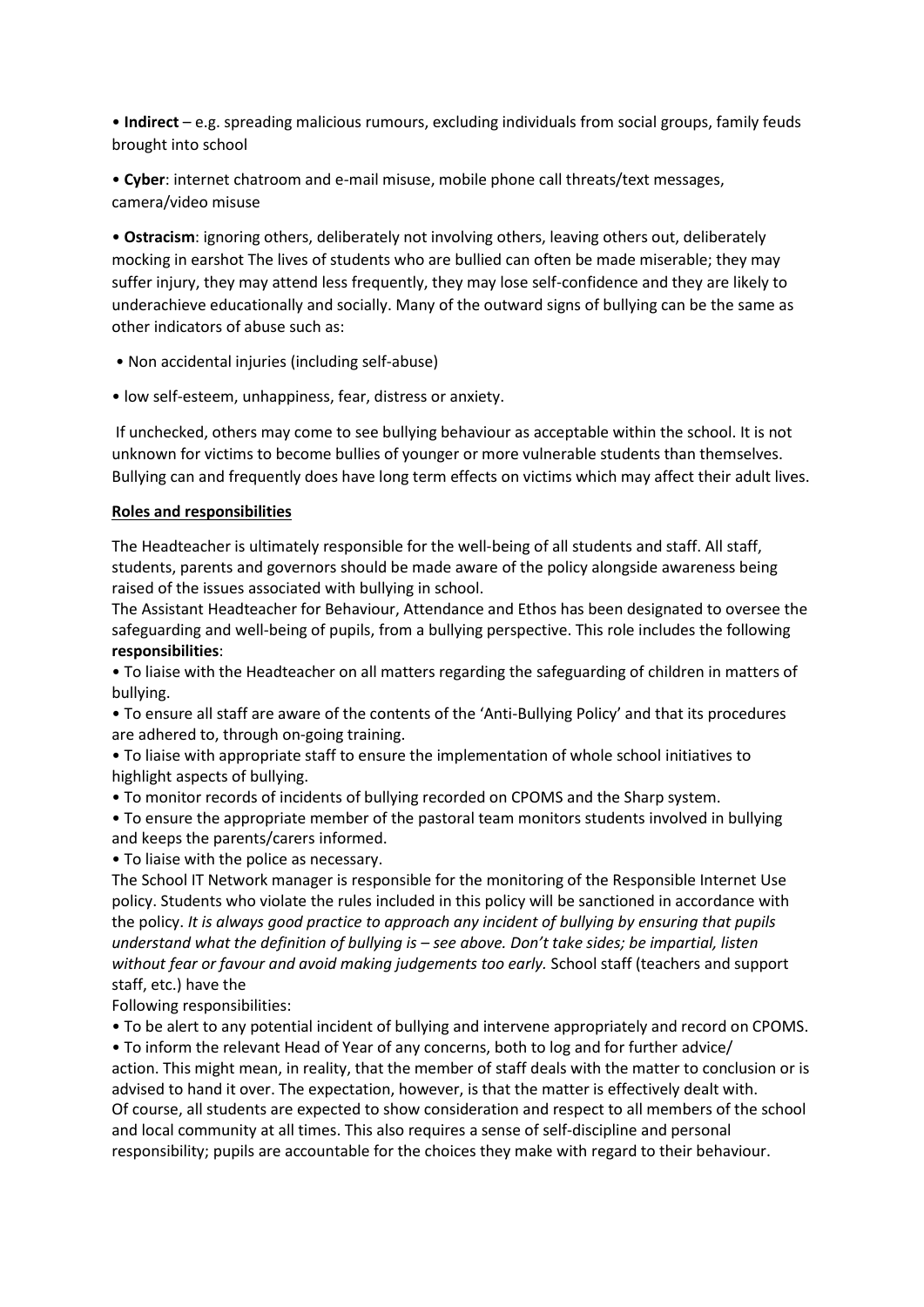Incidents that constitute bullying as defined above should **always** be referred to the victim/bully's Head of Year. The Pastoral team as a collective are responsible for clarifying the facts via a thorough investigation and taking into account the views of the victim, any witnesses if possible and the bully. Having clarified the facts, the Head of Year will inform all parents / carers of the incident, record the incident on the 'Bullying log' via CPOMS and liaise with the Assistant Head Teacher for Behaviour, Attendance and Ethos regarding further actions to be taken, including sanctions. Heads of Year will also inform the Assistant Headteacher Behaviour, Attendance and Ethos: Learning of all such matters and seek advice on the most serious sanctions if required.

**Bullying is a serious offence.** Following appropriate investigation and considering the circumstances and history, any of the below strategies can be applied:

• restorative approaches / restorative justice where the victim is happy to follow this course of action, an opportunity for the matter to be explored, for the bully to apologise and commit not to bullying again such that the victim feels confident that the matter has been addressed adequately.

• Appropriate support, via the Pastoral Team, SENCo, counselling, other external agencies. At times, however, a sanction is also required and may include:

- C3 Detention
- Internal Exclusion, during break and lunchtime, especially until the investigation is completed
- Removal from circulation
- Fixed-term internal exclusion
- Fixed-term exclusion
- Managed Move
- Step Out
- Permanent Exclusion

Parents/carers will also be asked to come into school to discuss issues and to play a part in restorative practices, etc. Bullying incidents will be monitored closely, with additional interventions signposted where necessary

No pupil must suffer in silence. ALL pupils MUST speak up and expect the matter to be addressed. Pupils who are being bullied should choose to do on of the following to report the matter.

Let their parent(s)/ carer(s) know and ask that they contact school.

 Speak to any member of staff, but particularly their form-tutor, the Head of Year or a senior leader in school.

Ask a friend/ sibling to speak up on their behalf.

Speak to one of the Anti-bullying Ambassadors.

Send an online alert via the sharp system on the school website.

*Bullying can develop where bystanders do nothing. ALL pupils should be kind and considerate and look out for those who might be bullied. Pupils might try to be upstanders, BUT must not escalate or inflame a situation, however good are their intentions. In our community, there may be more vulnerable pupils who need and deserve our support. Saying or doing NOTHING, though, is not an option; pass it on and expect the matter to be dealt with.*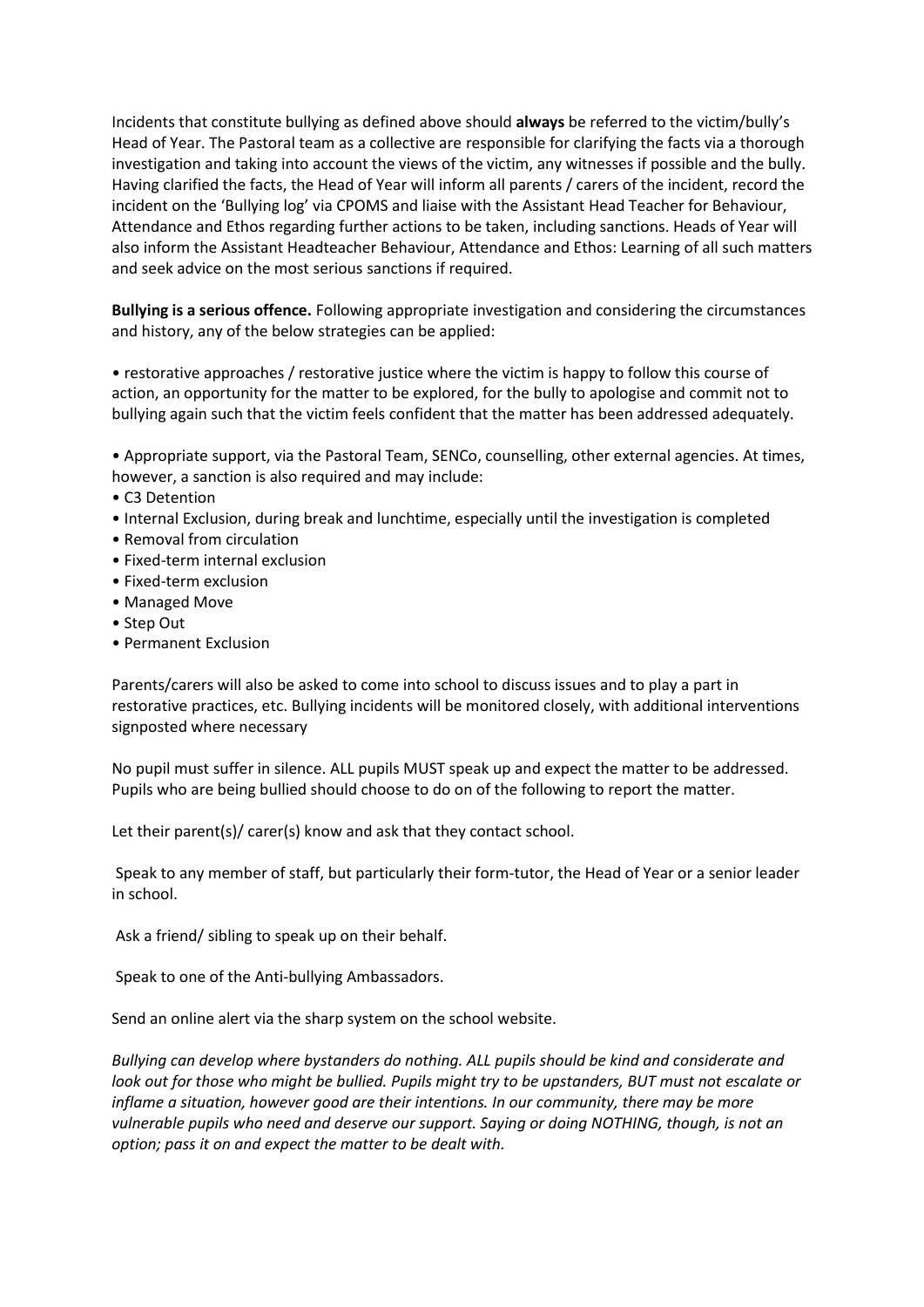#### Evaluation and Monitoring

This policy is a dynamic document and will be updated as new guidance is produced or, in response to research, review or other events that have not previously been covered in depth. Monitoring of the policy will involve consideration of the following data; any reduction in the number of incidents referred for attention; monitoring individual victims/ bullies with a view to improved circumstances; positive feedback from parents, students and staff; monitoring of the willingness in students to report instances of concern; tracking of incidents to inform future decisions on availability of network and infrastructure that can access the internet.

#### **Preventative Action**

Action Against Bullying Protocol

Agreed school charter

Curriculum time in Super learning days, Drama and English

Anti-Bullying Week

Staff vigilance

Supervision during break and lunch

High profile is also maintained

through - Form time

Teaching and learning

Assemblies

Signed charters in each form room

Prefect training

Staff training

Early reporting facilities provided through the sharp system

Anti Bullying ambassador students

#### **Student Charter**

#### **All students at Sale High will**

### **Understand**

What bullying is and the effects it can have.